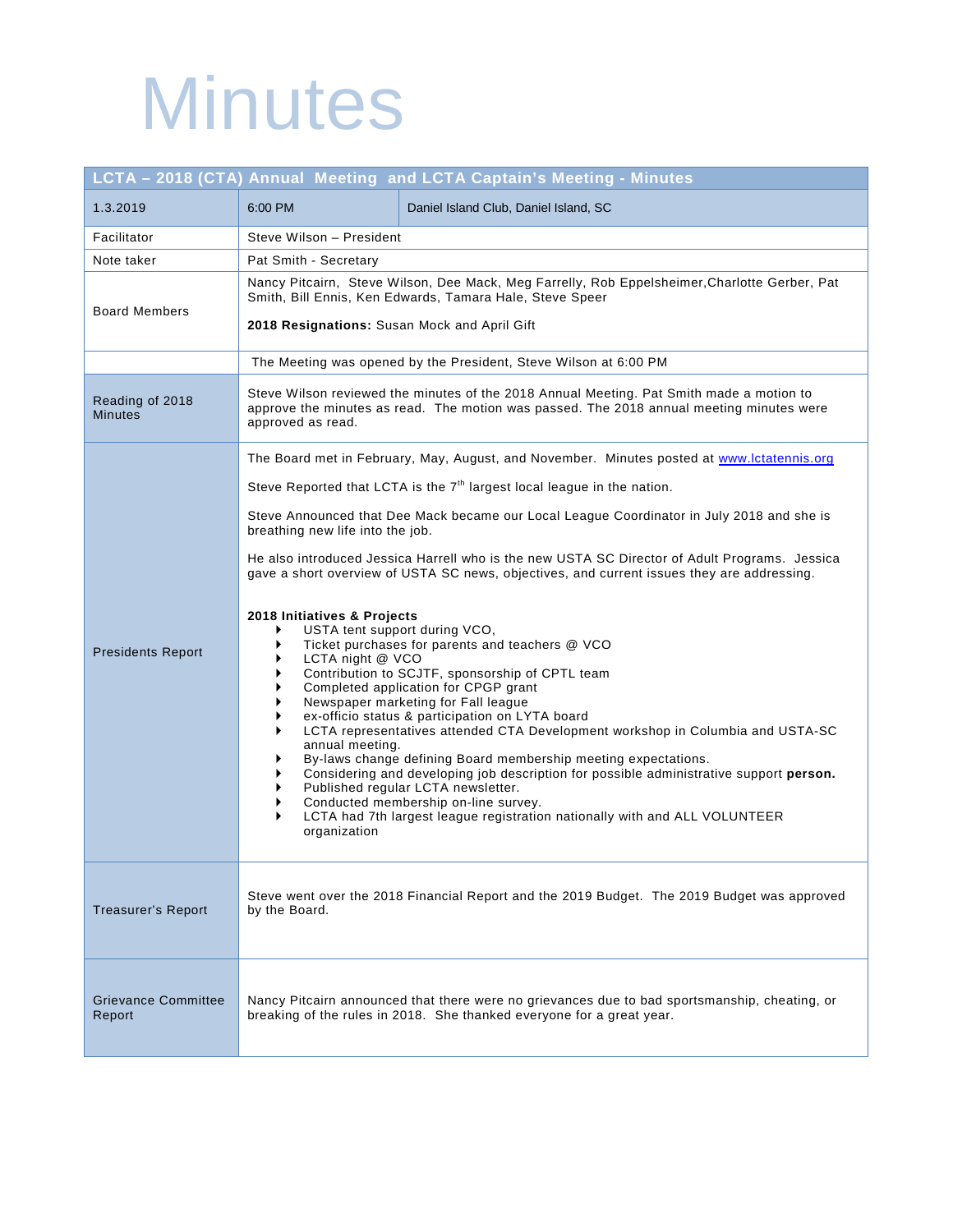## **Minutes**

| Old/New Business | There being no further CTA business, Pat Smith made a motion that the Annual CTA Meeting be<br>adjourned. The motion was approved, the meeting adjourned. |
|------------------|-----------------------------------------------------------------------------------------------------------------------------------------------------------|
|------------------|-----------------------------------------------------------------------------------------------------------------------------------------------------------|

| <b>Captain's Meeting Agenda Items:</b>                                  |                                                                                                                                                                                                                                                                                                                                                                                                    |  |
|-------------------------------------------------------------------------|----------------------------------------------------------------------------------------------------------------------------------------------------------------------------------------------------------------------------------------------------------------------------------------------------------------------------------------------------------------------------------------------------|--|
| <b>LLC Welcome</b>                                                      | Dee Mack, new Local League Coordinator introduced herself to the membership and opened the<br>Captain's Meeting.                                                                                                                                                                                                                                                                                   |  |
|                                                                         | Dee Introduced Bob Peiffer to speak about the SCTPF and the annual raffle. Bob Peiffer gave a<br>short overview of the purpose and mission of the SC Tennis Patrons Foundation. He announced<br>the annual US Open Dream Trip for 2019 and went over the prize. Tickets are \$100 and only a<br>limited number of tickets will be sold.                                                            |  |
|                                                                         | Dee also reported that LCTA held a Coordinators Dinner Meeting where they recognized Steve<br>Wilson and Susan Mock for their devoted service to LCTA.                                                                                                                                                                                                                                             |  |
| 2019 USTA Southern<br><b>Regulations updates</b>                        |                                                                                                                                                                                                                                                                                                                                                                                                    |  |
| And<br>2019 LCTA League<br>Tennis Program<br><b>Regulations updates</b> | Dee Mack went over the major changes to the rules for this year. The rules have been posted to<br>the LCTA website.<br>Dee took questions from the floor on various subjects.                                                                                                                                                                                                                      |  |
| <b>Flight Coordinator</b><br>Update                                     | There were several changes to league coordinator positions. Dee went over the list of new flight<br>coordinators and coordinator changes.<br>Dee also developed documentation and administered a training program for new flight<br>coordinators. This training will be ongoing and assists coordinators with scheduling and using<br>Tennis Link as well as understanding their responsibilities. |  |
| <b>Local Playoffs</b>                                                   | Dee reported that the Local Playoff dates and places have been posted but ARE SUBJECT TO<br>CHANGE.<br>She also highlighted the new definition of Local Playoffs being considered CHAMPIONSHIPS<br>and how that impacts the rules for State Championships.                                                                                                                                         |  |